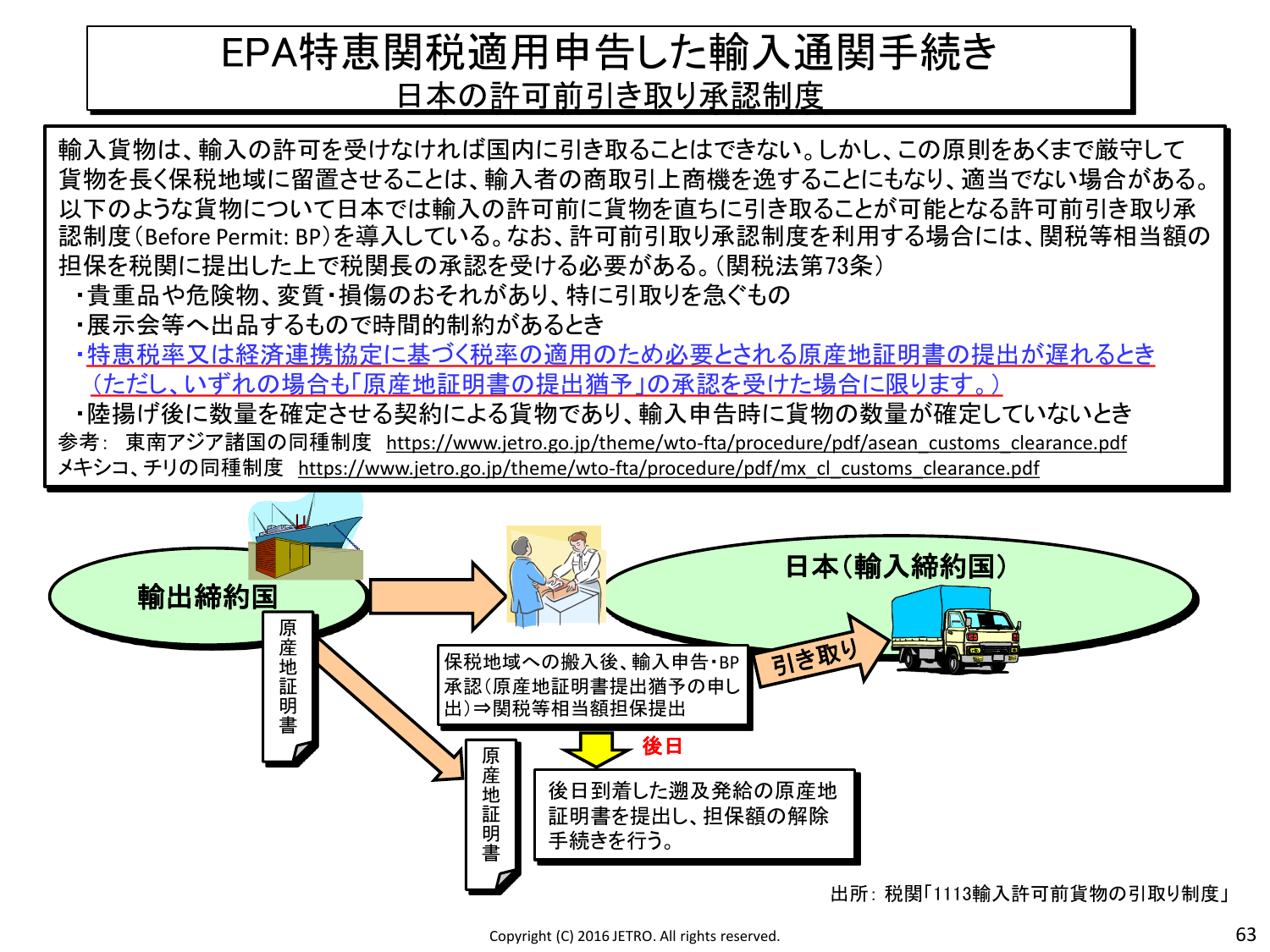# 三国間貿易(仲介貿易) 日本タイEPAの場合

運用上の手続き規則 Operational Procedures Invoice of non-Party SECTION 2 RULES OF ORIGIN Part 1 Certificate of origin (COO) Rule 7: Invoice of a non-Party The customs authority of the importing Party may accept a certificate of origin in cases where the invoice is issued by either a natural person or a juridical person located in a non-Party.

Appendix 1- B (JAPAN)

Field 7: Indicate the invoice number and date for each good. The invoice should be the one issued for the importation of the good into Thailand.

If the invoice is issued by a person different from the exporter or its authorised agent to whom the certificate of origin is issued and the person who issues the invoice is located in a non-Party, it should be indicated in field 8 that the goods are invoiced in a non-Party, identifying the full legal name and address of the person that issues the invoice. In an exceptional case where the invoice number of an invoice issued in a non-Party is not known at the time of issuance of the certificate of origin, field 7 should indicate the invoice number and the date of the invoice issued by the exporter to whom the certificate of origin is issued and it should be indicated in field 8 that the goods will be invoiced in a non-Party, identifying the full legal name and address of the person that will issue the invoice.

http://www.mofa.go.jp/region/asia-paci/thailand/epa0704/op.pdf

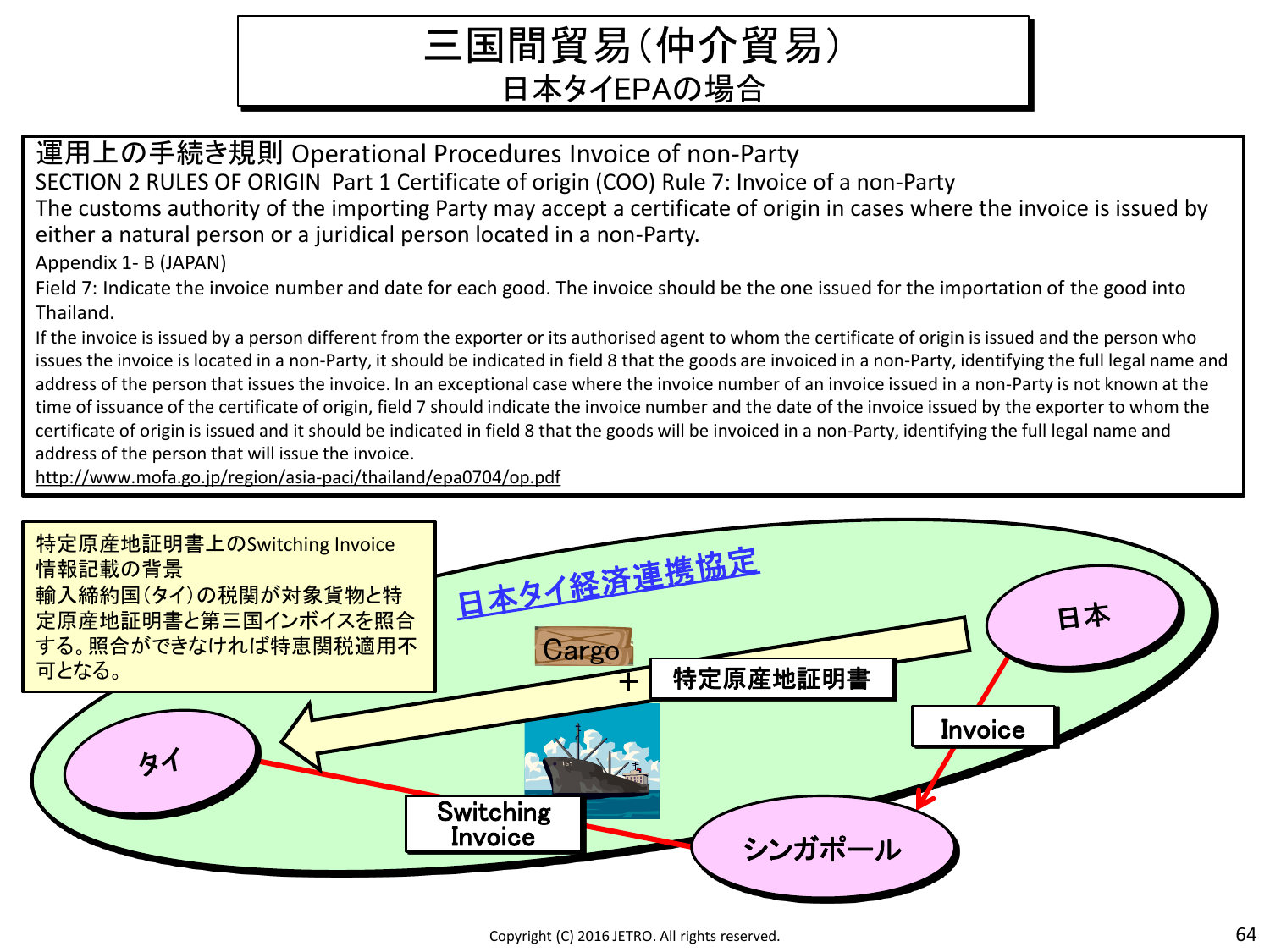### 連続する原産地証明書(Back-to-Back CO) 日本ASEAN包括的経済連携協定の場合

#### Back-to-Back規定 附属書4 運用上の証明手続 第3規則

- 4 (a) 第二規則5の規定にかかわらず、輸出締約国の権限のある政府当局又はその指定団体によって原産地証明書(以下この4に おいて「最初の原産地証明書」という。)が発給された原産品が輸入締約国から他の締約国に輸出される場合において、当該 輸入締約国における輸出者又は権限を与えられたその代理人が有効な最初の原産地証明書を提示して申請を行うときは、 当該輸入締約国の権限のある政府当局又はその指定団体は、当該原産品のための新たな原産地証明書として、連続する原 産地証明書を発給することができる。
- (b) (a)の規定に基づき連続する原産地証明書が発給される場合には、第三章及びこの附属書に規定する「輸出締約国の原産 品」については、その権限のある政府当局又はその指定団体が最初の原産地証明書を発給した締約国の原産品とみなす http://www.mofa.go.jp/mofaj/gaiko/fta/j\_asean/pdfs/ajcep\_k4.pdf